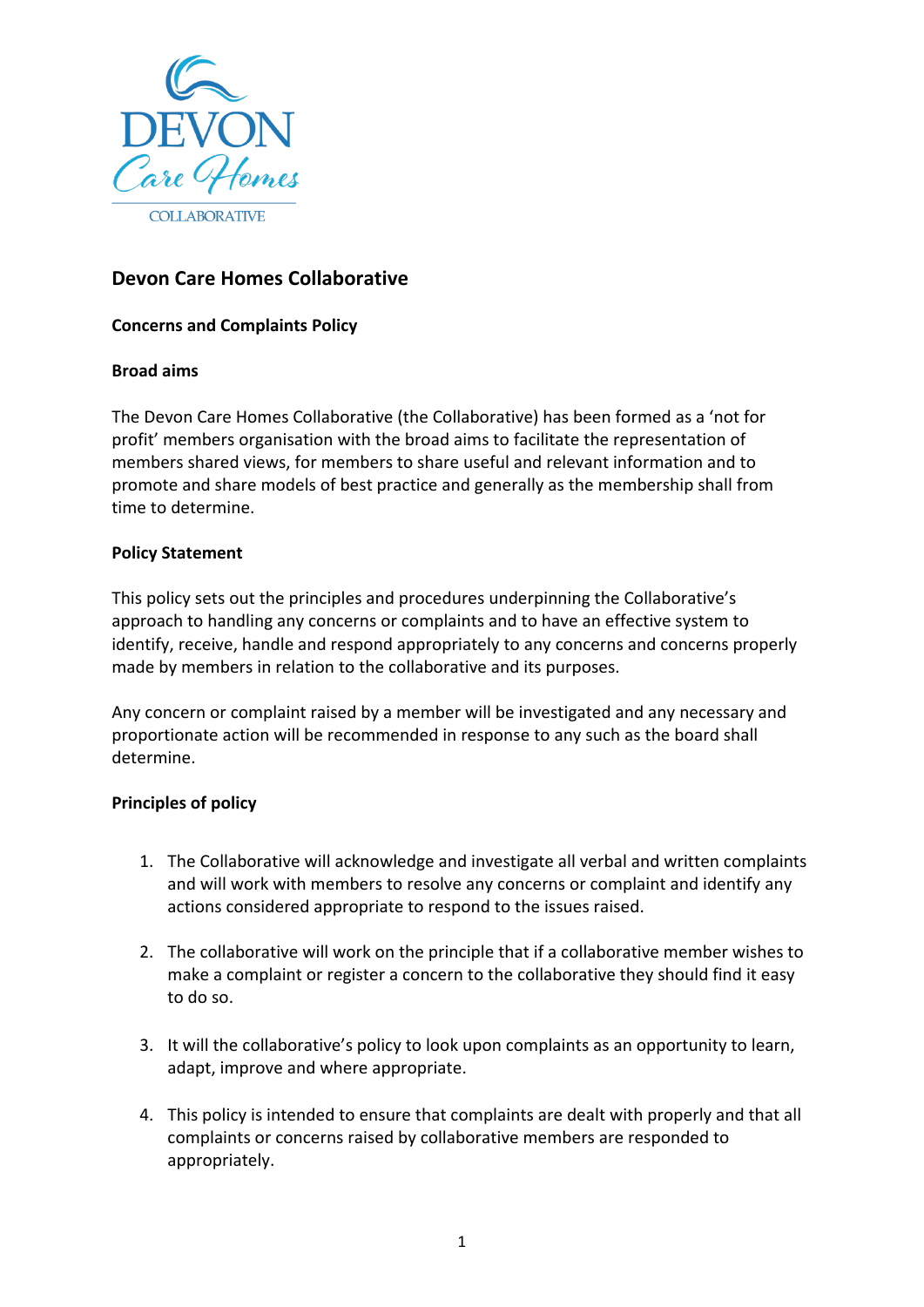

- 5. The policy is not designed to apportion blame and it is not a disciplinary policy.
- 6. The aim is always to make sure that the complaints procedure is properly and effectively implemented and that collaborative members feel confident that their concerns are listened to and acted upon promptly, professionally and fairly.

### **Principles of Complaints Handling**

- 1 Collaborative members who have a concern or a complaint in relation to the collaborative's operations should send any concern or complaint directly to the collaborative at its registered office
- 2 A named person will be responsible for the administration of the procedure.
- 3 Every complaint will be acknowledged within ten working days.
- 4 An investigations into written complaints will be commenced within 28 days or earlier if necessary.
- 5 All complaints will be responded to in writing by the collaborative.
- 6 Any complaints will be dealt with promptly, fairly and sensitively with due regard to the concern raised

#### **Complaints Procedure**

- 1. The collaborative will work on the basis that wherever possible; complaints may be best dealt with informally and accordingly the collaborative will arrange for the appropriate enquiries to be made in line with the nature of the complaint. This can involve using an independent investigation
- 2. If the complaint is not resolved informally, the collaborative will address the matter formally.
- 3. Verbal complaints are taken seriously and will be immediately acknowledged as concerns and contact with the complainant will be polite, courteous and sympathetic.
- 4. When a complaint is received in writing it is passed on to a named person, e.g., the registered manager or registered provider/complaints manager who will send an